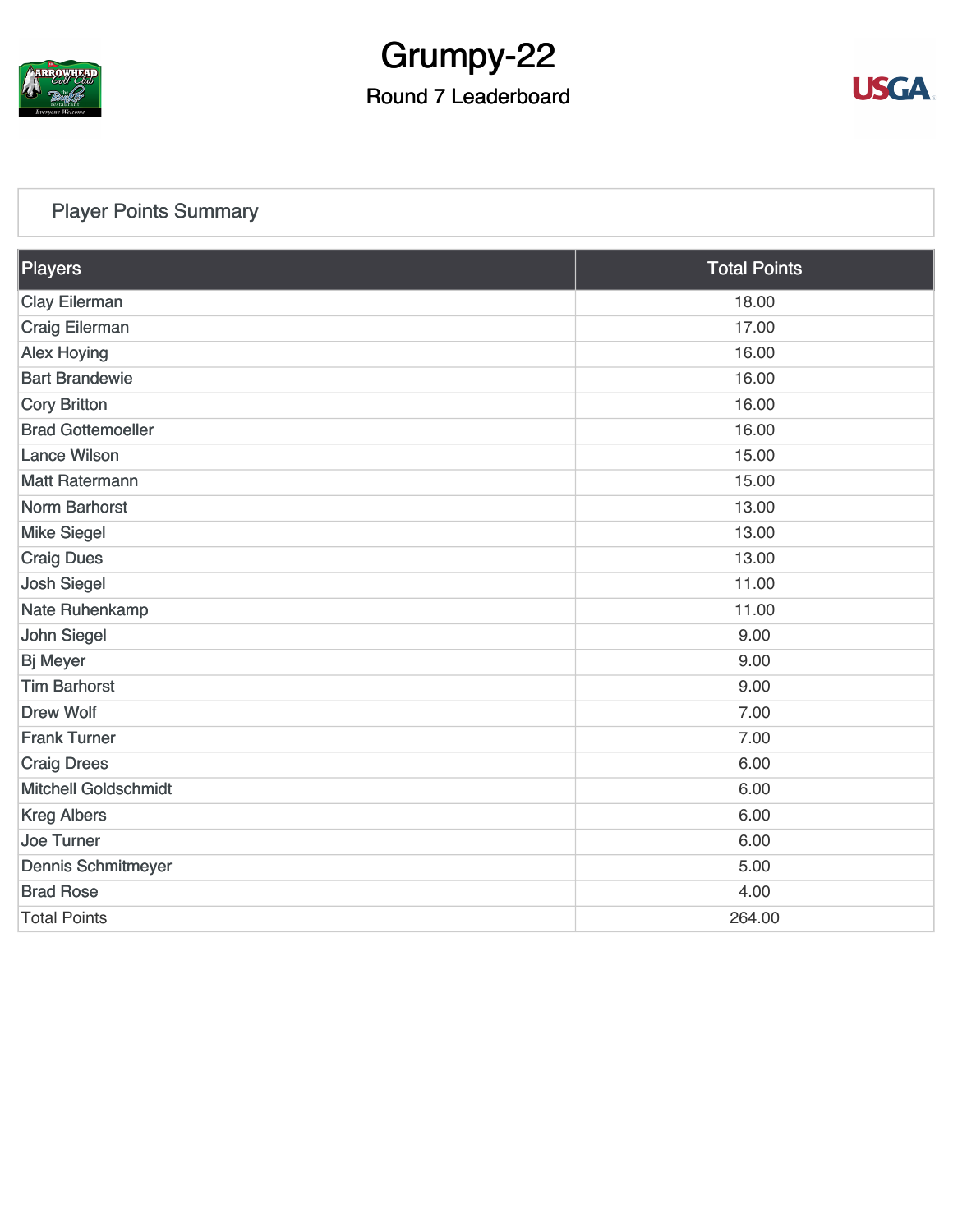

# Grumpy-22

### Round 7 Leaderboard



#### [Team Points Summary](https://static.golfgenius.com/v2tournaments/team_points?league_id=8123139340541895924&round_id=8123140174134650230)

| Teams                     | <b>Total Points</b> |  |  |  |
|---------------------------|---------------------|--|--|--|
| Wabash                    | 29.00               |  |  |  |
| <b>Retired Transplant</b> | 28.00               |  |  |  |
| <b>Got Nothin</b>         | 27.00               |  |  |  |
| Pig Insurance             | 26.00               |  |  |  |
| No Bush                   | 23.00               |  |  |  |
| <b>Still No Red</b>       | 22.00               |  |  |  |
| <b>Who Dey</b>            | 22.00               |  |  |  |
| <b>Smith &amp; Jones</b>  | 21.00               |  |  |  |
| Senior & Freshman         | 18.00               |  |  |  |
| <b>Treble Hook</b>        | 17.00               |  |  |  |
| Roomies                   | 16.00               |  |  |  |
| <b>Stones Throw</b>       | 15.00               |  |  |  |
| <b>Total Points</b>       | 264.00              |  |  |  |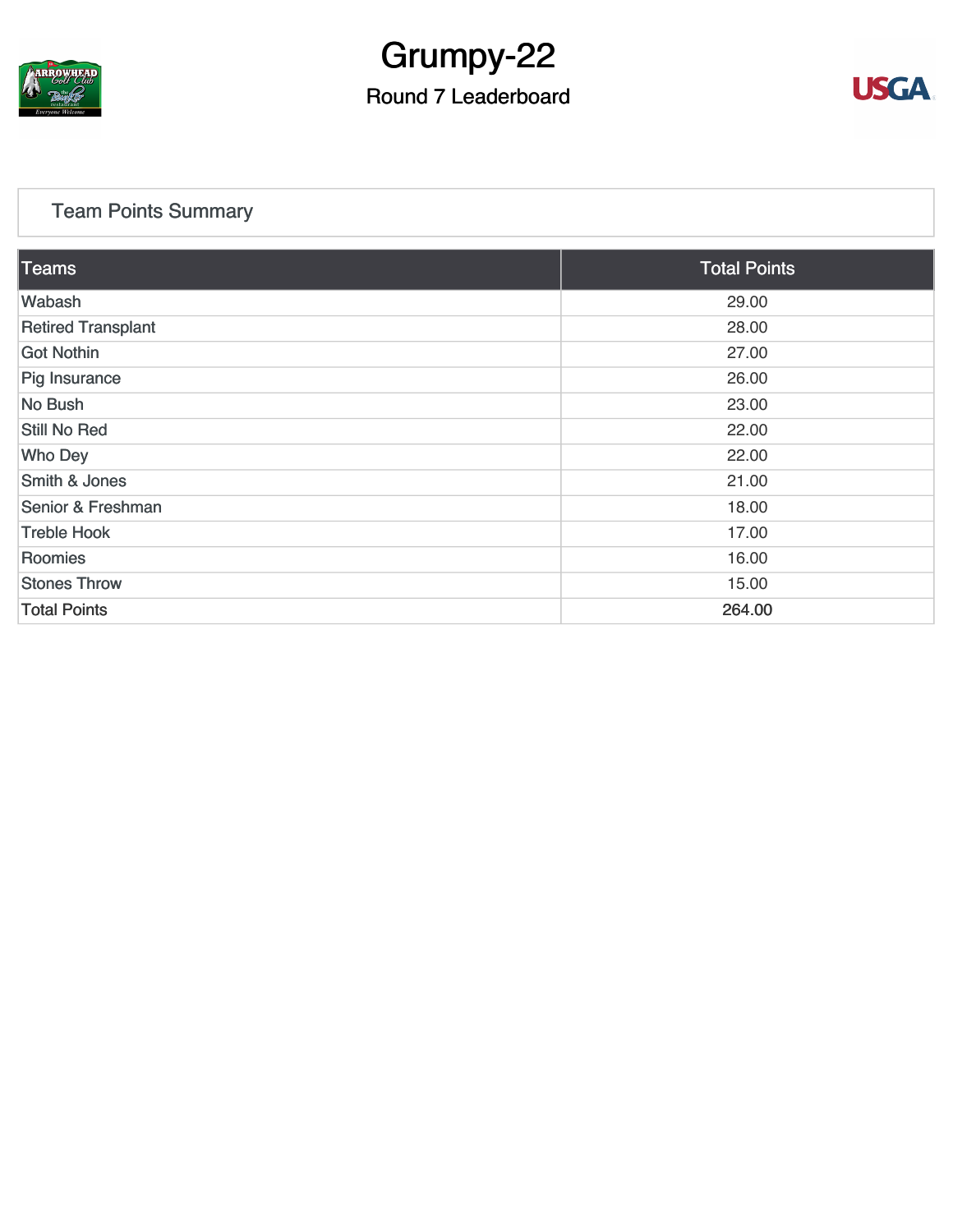

# Grumpy-22 Round 7 Leaderboard



## [League Play](https://static.golfgenius.com/v2tournaments/8123149306946397351?called_from=&round_index=7)

| Points                                | Player                                     | Match                                | Player                                | <b>Points</b> |  |  |
|---------------------------------------|--------------------------------------------|--------------------------------------|---------------------------------------|---------------|--|--|
| 6.00                                  | <b>Stones Throw (Mitchell Goldschmidt)</b> | 5 & 4<br><b>Wabash (Alex Hoying)</b> |                                       | 16.00         |  |  |
| 9.00                                  | <b>Stones Throw (John Siegel)</b>          |                                      | <b>Wabash (Norm Barhorst)</b>         | 13.00         |  |  |
| 9.00                                  | Got Nothin (Bj Meyer)                      |                                      | <b>Treble Hook (Craig Dues)</b>       | 13.00         |  |  |
| 18.00                                 | 4 & 3<br><b>Got Nothin (Clay Eilerman)</b> |                                      | <b>Treble Hook (Brad Rose)</b>        | 4.00          |  |  |
| 5.00                                  | Smith & Jones (Dennis Schmitmeyer)         | 3 & 1                                | No Bush (Craig Eilerman)              | 17.00         |  |  |
| 16.00                                 | <b>Smith &amp; Jones (Cory Britton)</b>    | 281                                  | No Bush (Kreg Albers)                 | 6.00          |  |  |
| 11.00                                 | Senior & Freshman (Nate Ruhenkamp)         | <b>Tied</b>                          | Pig Insurance (Josh Siegel)           | 11.00         |  |  |
| 7.00                                  | Senior & Freshman (Drew Wolf)              | 2 & 1                                | <b>Pig Insurance (Matt Ratermann)</b> | 15.00         |  |  |
| 16.00                                 | Who Dey (Brad Gottemoeller)                | 2 & 1                                | Still No Red (Joe Turner)             | 6.00          |  |  |
| 6.00                                  | Who Dey (Craig Drees)                      | 2 & 1                                | Still No Red (Bart Brandewie)         | 16.00         |  |  |
| 15.00                                 | <b>Retired Transplant (Lance Wilson)</b>   | 3 & 1                                | Roomies (Frank Turner)                | 7.00          |  |  |
| 13.00                                 | <b>Retired Transplant (Mike Siegel)</b>    | 2 & 1                                | Roomies (Tim Barhorst)                | 9.00          |  |  |
| <b>Total Points Allocated: 264.00</b> |                                            |                                      |                                       |               |  |  |